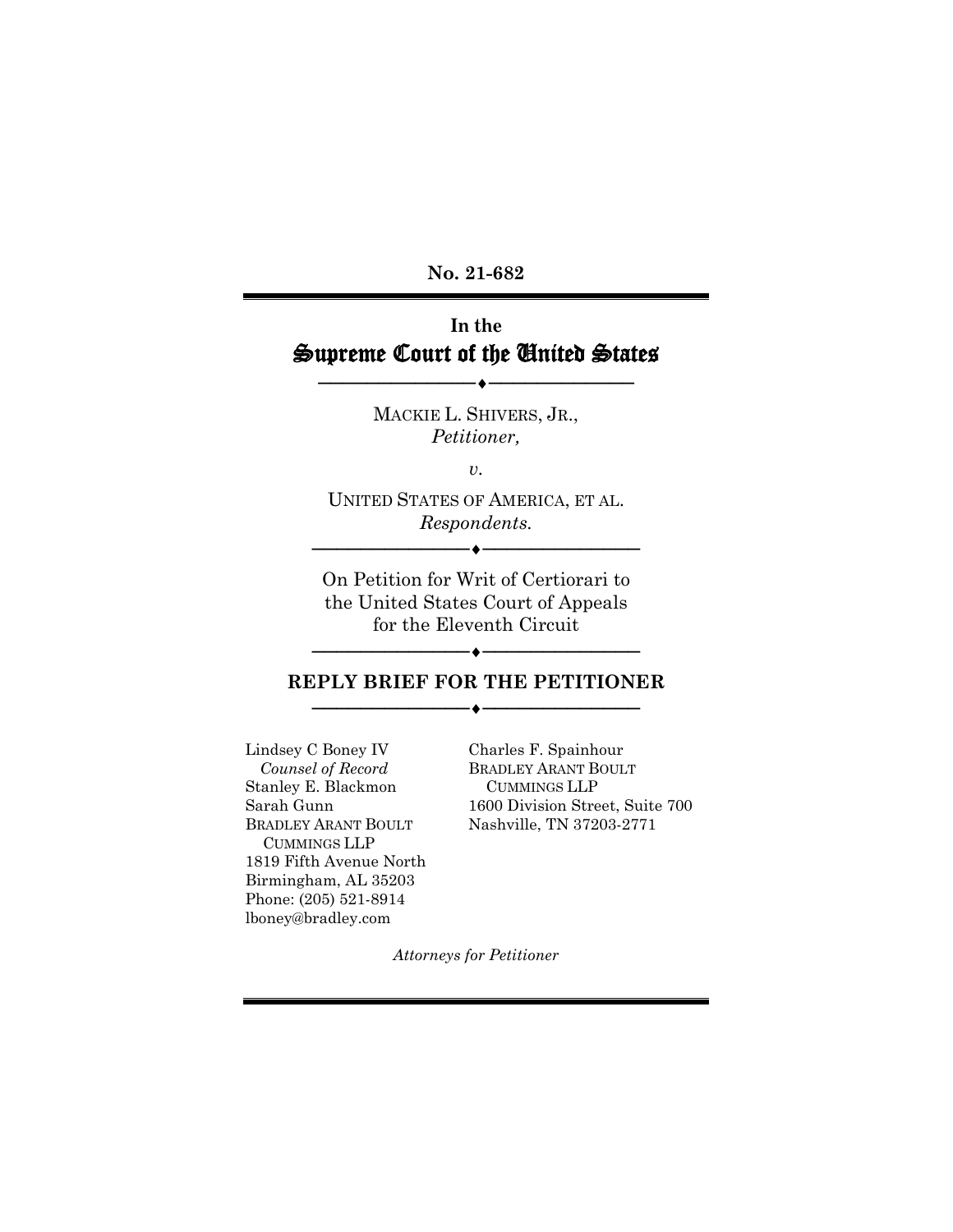#### **TABLE OF CONTENTS**

|--|--|--|

### **TABLE OF AUTHORITIES**

### **Cases**

| Bowen v. Warden Baldwin State Prison,                       |  |
|-------------------------------------------------------------|--|
| Bryan v. United States,                                     |  |
| Bulger v. Hurwitz,<br>No. 3:20-CV-206, 2022 WL 340594 (N.D. |  |
| Caldwell v. Warden, FCI Talladega,                          |  |
| Campos v. United States,                                    |  |
| Castro v. United States,                                    |  |
| Castro v. United States,                                    |  |
| Cooper Indus., Inc. v. Aviall Servs., Inc.,                 |  |
| Cutter v. Wilkinson,                                        |  |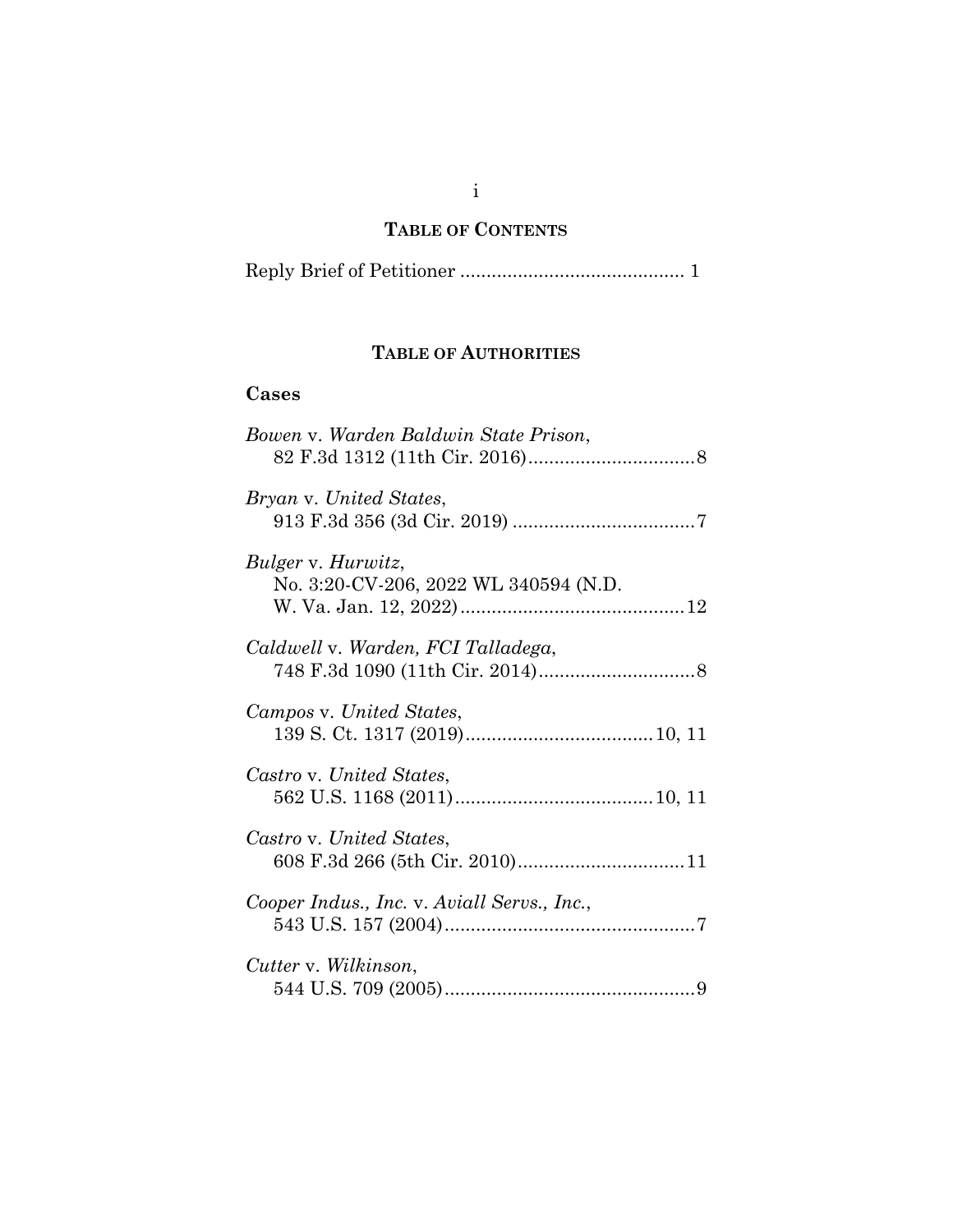| Farmer v. Brennan,            |
|-------------------------------|
| Linder v. United States,      |
| Loumiet v. United States,     |
| Manuel v. City of Joliet,     |
| Raz v. United States,         |
| Usoyan v. Republic of Turkey, |
| Webster v. Fall,              |
| Welch v. United States,       |
| <b>Statutes</b>               |
|                               |

28 U.S.C. 2680(a).....................................................1, [5](#page-8-0)

28 U.S.C. 2680(h) .....................................................[.11](#page-14-2)

2021), ECF No. 57...............................................[.13](#page-16-0)

No. 3:20-cv-206 (N.D. W. Va. Nov. 22,

**Other Authorities**

Pl.'s Resp., *Bulger* v. *Hurwitz*,

ii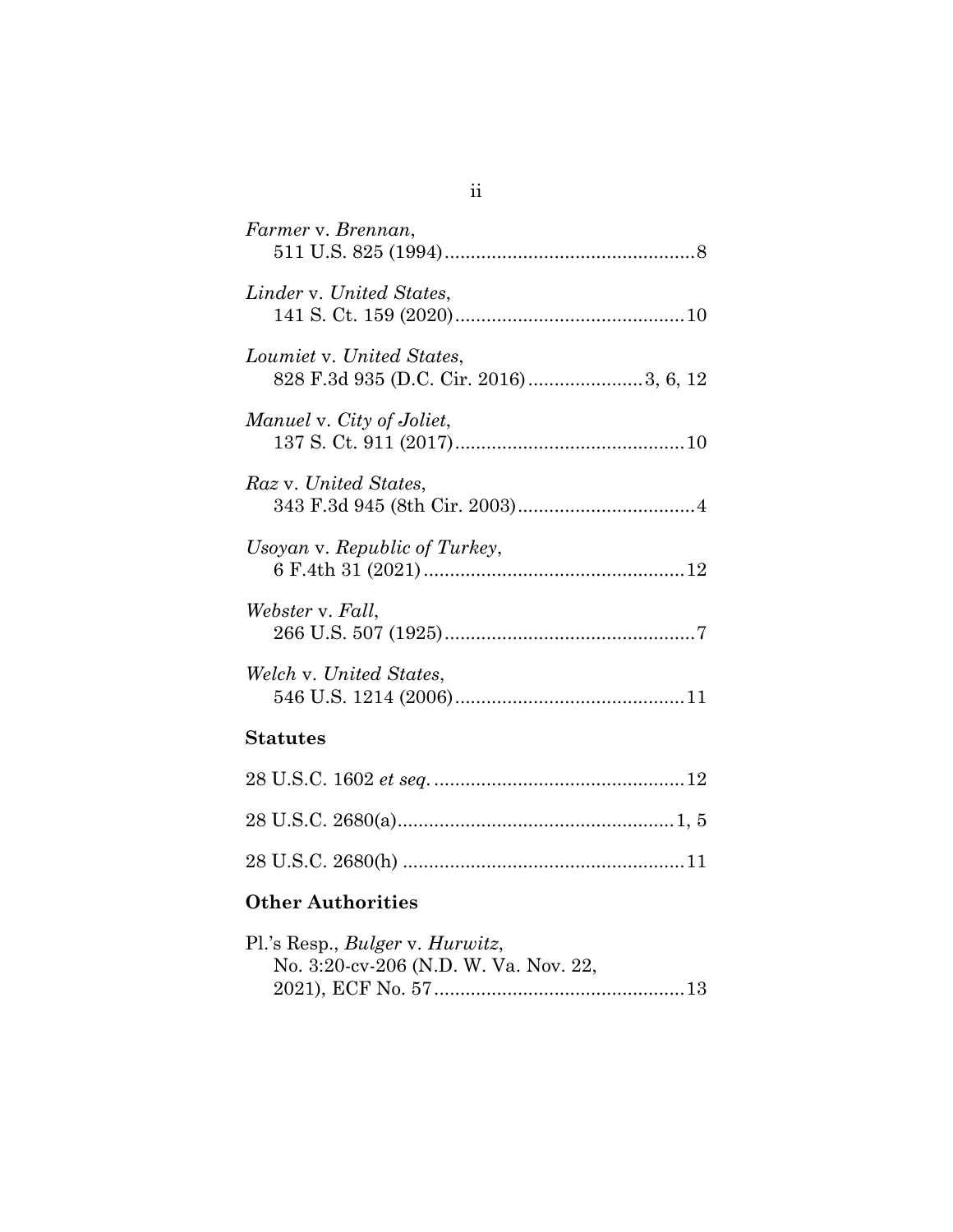| Def.'s Reply, <i>Bulger v. Hurwitz</i> ,<br>No. 3:20-cv-206 (N.D. W. Va. Dec. 6,             |
|----------------------------------------------------------------------------------------------|
| Pet. for Writ of Cert., Campos v. United<br>States,<br>2018 WL 4063282 (2018) (No. 18-234)11 |
| Pet. for Writ of Cert., Castro v. United<br>States,                                          |
| Br. in Opp., Castro v. United States,                                                        |
| Stephen M. Shapiro et al., Supreme Court                                                     |
| Pet. for Writ of Cert., Welch v. United<br>States,                                           |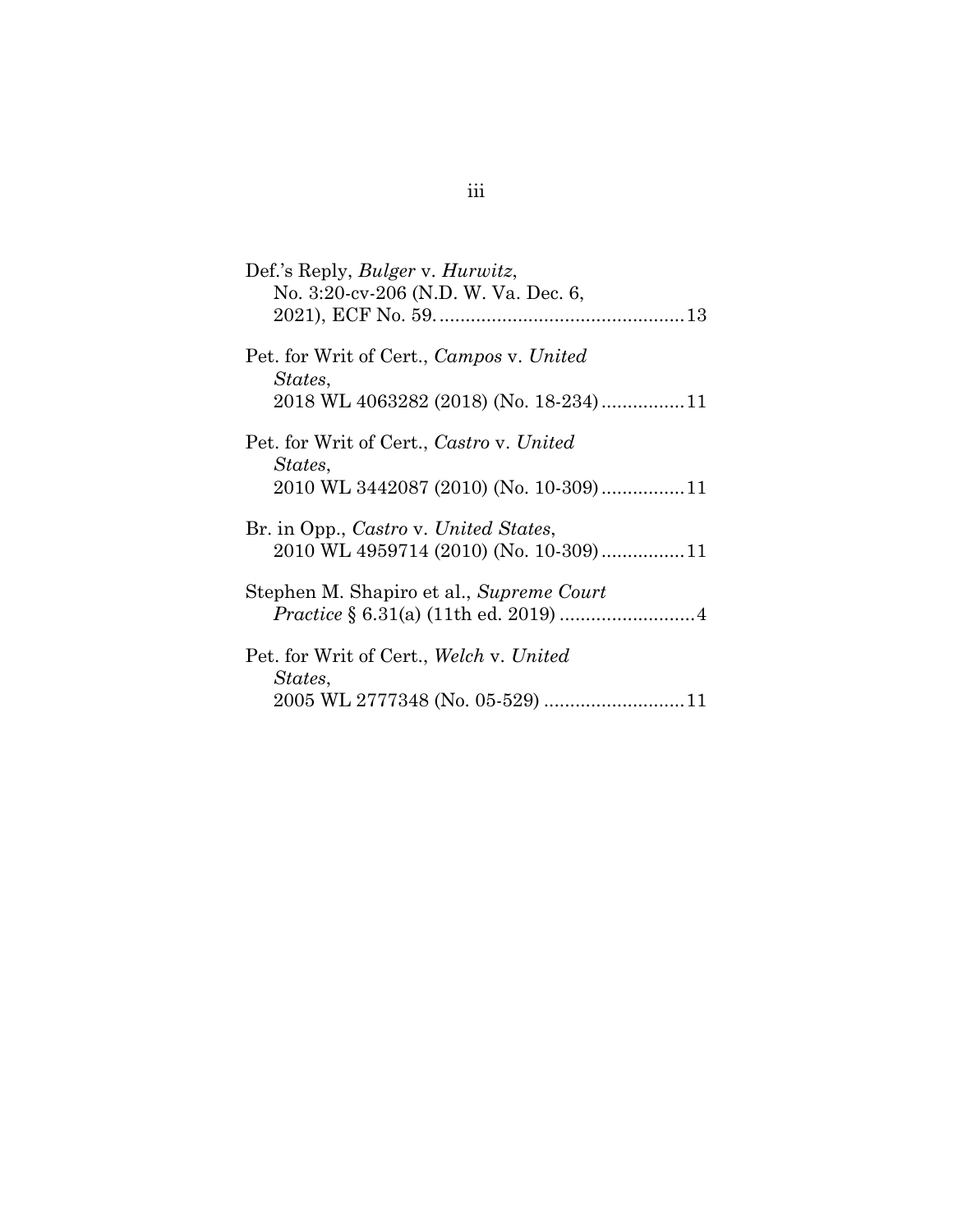# **In the** Supreme Court of the United States

──────────**◆───**────────────────

MACKIE L. SHIVERS, JR., *Petitioner,*

*v.*

UNITED STATES OF AMERICA, ET AL. *Respondents.*

─────────<del>─</del>

On Petition for Writ of Certiorari to the United States Court of Appeals for the Eleventh Circuit

#### **REPLY BRIEF FOR THE PETITIONER** ──────────**◆───**────────────────

────────────

Tellingly, the government devotes nearly all of its opposition to arguing the merits of a *different question* than the one the Eleventh Circuit decided below. The government has little to say on the actual question presented, which has expressly divided the circuits: whether the discretionary function exception of the Federal Tort Claims Act (FTCA), 28 U.S.C. 2680(a), categorically immunizes the government from tort liability irrespective of whether the federal officials' challenged conduct violated the Constitution. Instead, the government argues about *under what circumstances* allegations of unconstitutional conduct negate that defense—a question that was never presented or decided below and that is not raised here.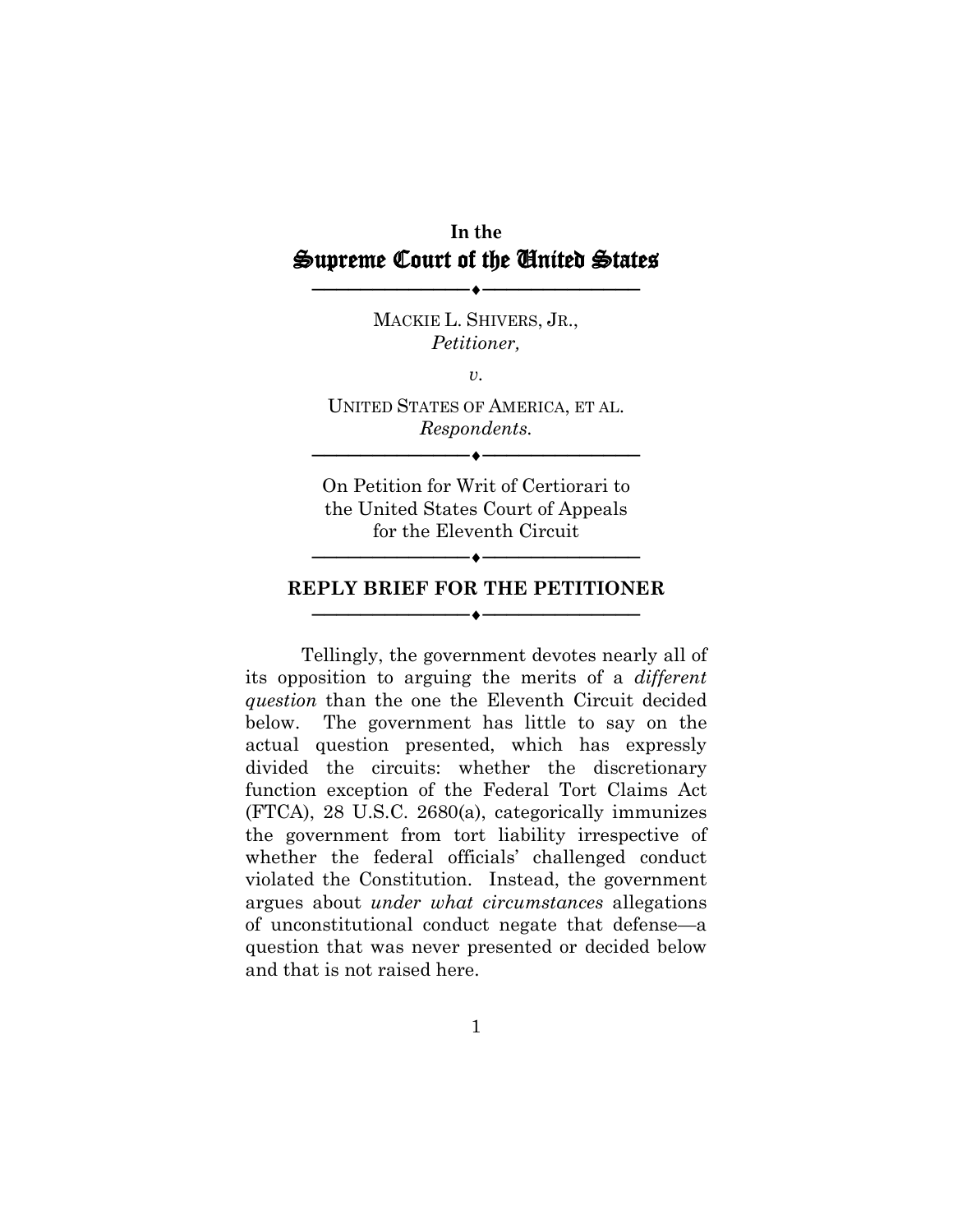This sleight of hand is an effort to downplay and distract from—the irreconcilable and deepening circuit conflict. The government ignores that the decision below expressly recognized that the courts of appeals are divided on the actual question presented. And in its efforts to reframe that question, the government shows why certiorari review is needed. The government *does not even defend* the panel majority's holding below; it does not dispute that the actual question is an important and recurring one; and it offers no valid reason to postpone resolution of it or why this case does not present the ideal vehicle for doing so.

The petition for a writ of certiorari should be granted.

1. The government contends that petitioner overstates and oversimplifies the nature of the circuit conflict. See Br. in Opp. 8–9. But the government's assertions mischaracterize petitioner's position and are otherwise flatly contradicted by the courts of appeals themselves.

a. Although the government portrays the conflict as "considerably narrower and less clear than petitioner suggests," Br. in Opp. 8, both opinions below explicitly "acknowledge[d] that there is a circuit split" on this very question, Pet.App.16a n.5; see also *id.* at 28a–29a (Wilson, J., dissenting). The panel majority noted that the D.C., First, Eighth, and Ninth Circuits "have generally concluded that the discretionary function exception does not categorically bar FTCA tort claims where the challenged government conduct or exercise of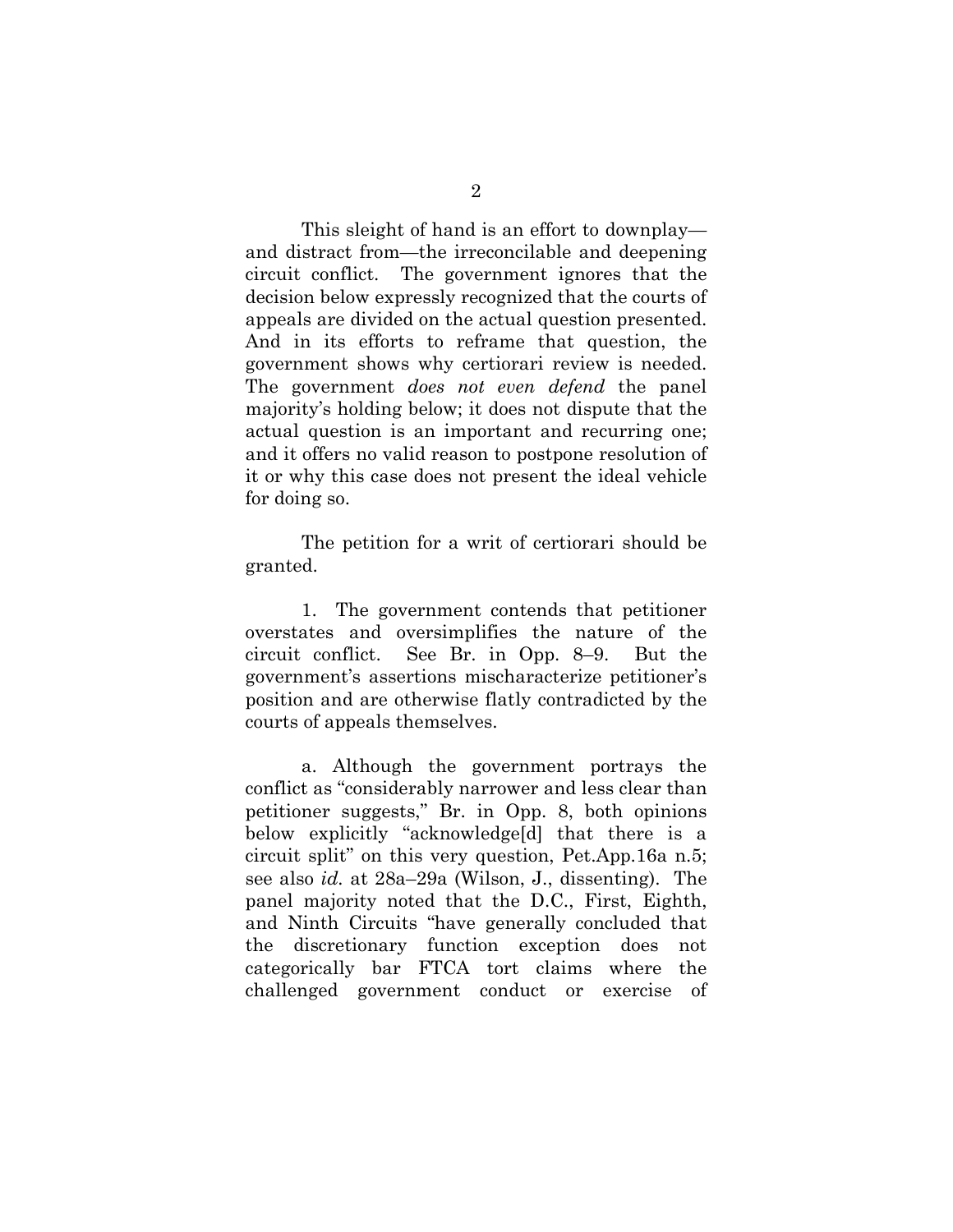<span id="page-6-0"></span>discretion also violated the Constitution," while the Seventh Circuit (and now the Eleventh) has staked out a "minority" position. *Id.* at 16a n.5. So the decision below plainly refutes the government's effort to downplay the deepening circuit split. See also, *e.g.*, *Loumiet* v. *United States*, 828 F.3d 935, 943–944 (D.C. Cir. 2016) ("At least seven circuits, including the First, Second, Third, Fourth, Fifth, Eighth, and Ninth, have either held or stated in dictum that the discretionary-function exception does not shield government officials from FTCA liability when they exceed the scope of their constitutional authority," and at that point "only the Seventh Circuit ha[d] held otherwise.").

Indeed, the government ultimately concedes the circuit split, agreeing that "the First, Ninth, and D.C. Circuits" have "determined ... that unconstitutional conduct can fall outside the discretionary function exception in some circumstances."[1](#page-6-1) Br. in Opp. 9. So despite the government's assertion that the split has "little practical significance," *id.* at 4–5, the happenstance of a plaintiff's geography is currently outcome determinative. Petitioner's claim could proceed in the First, Eighth, Ninth, and D.C. Circuits but would be rejected out-of-hand in the Seventh and Eleventh Circuits. Because this case would have come out

<span id="page-6-1"></span><sup>&</sup>lt;sup>1</sup> Although the opinion below recognized that its holding conflicted with the Eighth Circuit's view, Pet.App.16a n.5, the government tries to distinguish the Eighth Circuit decision, as discussed *infra* at 4–5.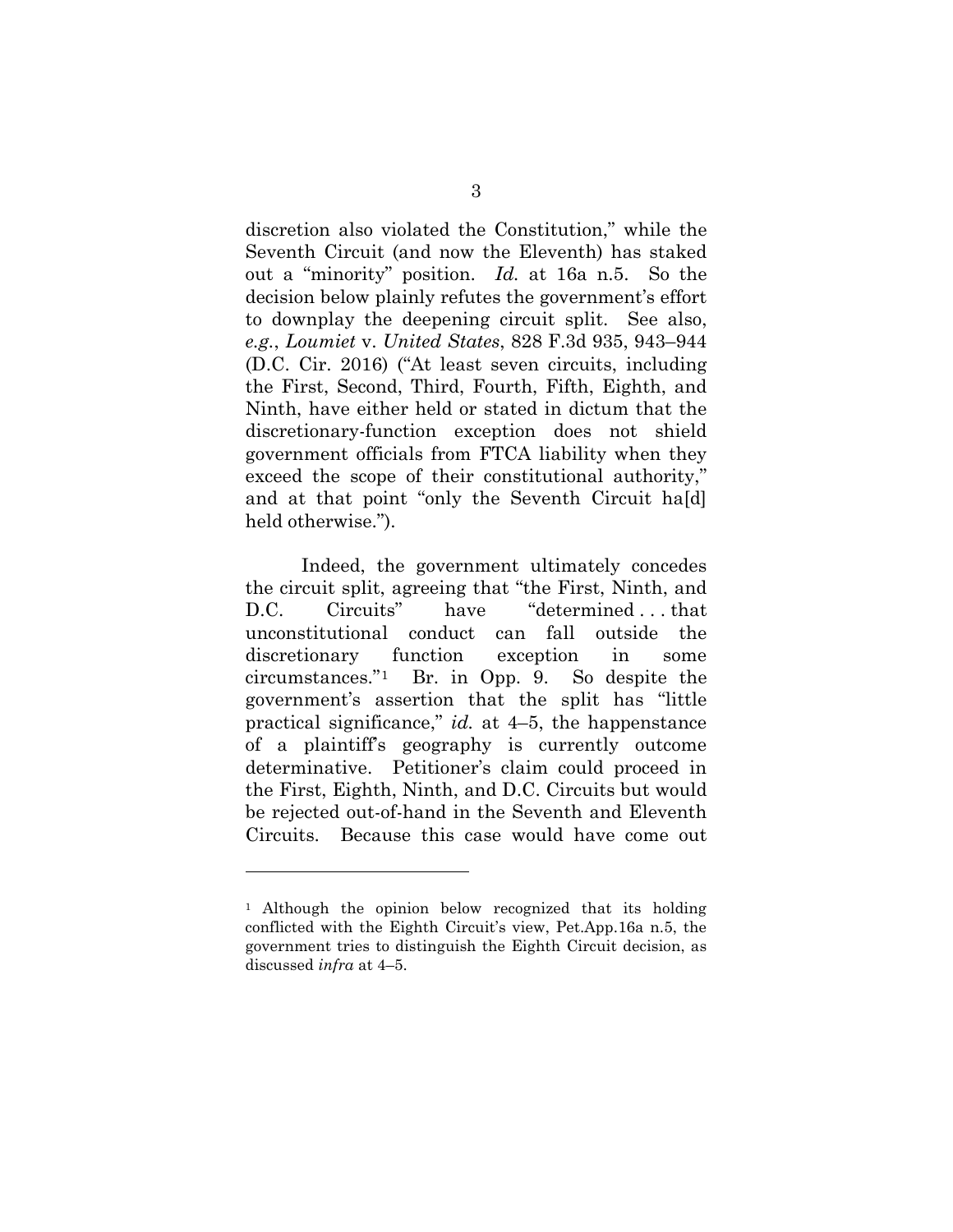<span id="page-7-1"></span>differently had it been in a different circuit, there is a valid circuit conflict that warrants the Court's review. See Stephen M. Shapiro et al., *Supreme Court Practice* § 6.31(a) (11th ed. 2019).

b. The government sets up a strawman in purporting to clarify petitioner's supposed misstatement that "eight courts of appeals . . . have *held* that the discretionary function exception does not apply to unconstitutional conduct," noting that several circuits only addressed the question in dicta. Br. in Opp. 9 (emphasis added). No clarification is necessary: petitioner expressly—and repeatedly acknowledged that "[s]ix courts of appeals have now answered the precise question presented" (*i.e.*, four in one direction, two in the other), and "[a]nother four circuits have agreed [with the panel dissent] in dicta." Pet. 4; see also *id.* at i (noting that four circuits "have squarely held" one way, with two circuits "going the other way"), 11, 14–15.

<span id="page-7-0"></span>c. In an attempt to paper over the clear split, the government has tried to change the relevant question, arguing that "[t]he First, [Eighth,] Ninth, and D.C. Circuits" left open for another day "whether conduct falls outside the exception even when the unconstitutionality of the conduct was not already clearly established." Br. in Opp. 9; see also *id.* at 10 (arguing that *Raz* v. *United States*, 343 F.3d 945 (8th Cir. 2003) "did not address whether the asserted constitutional limitations were clearly established"). But *none* of the six circuit decisions addressed that question—not even the Eleventh Circuit below undertook a "clearly established" analysis because it held (like the Seventh Circuit) that *any* alleged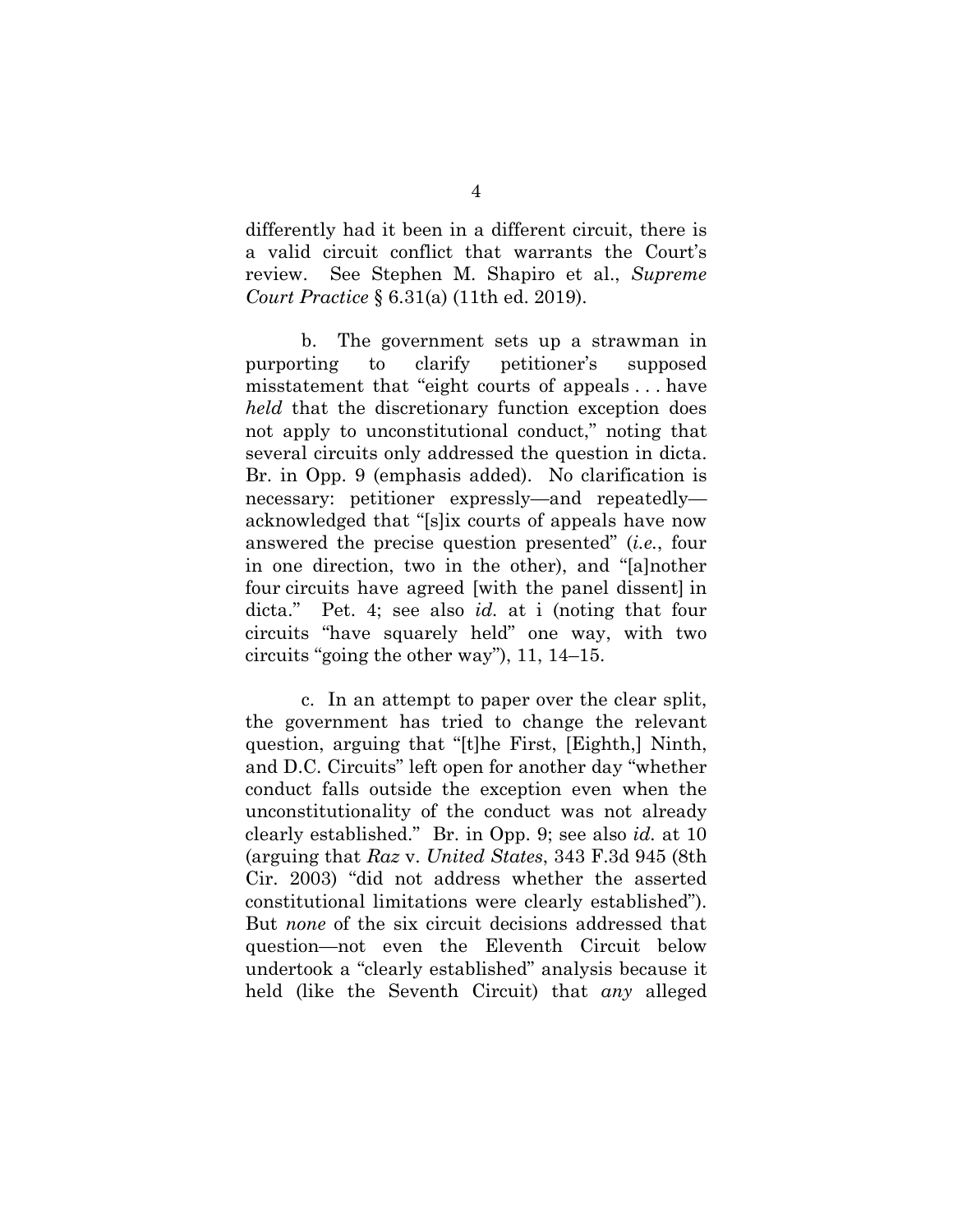unconstitutionality of the underlying federal officials' conduct *simply does not matter*. On the actual question presented, there can be no dispute—indeed, the courts of appeals expressly recognize—that there is a clear conflict between those two circuits and the four circuits that have held that the discretionary function exception does not give the government blanket immunity when federal employees' conduct violates the Constitution.

2. Faced with an indisputable circuit split, the government does not defend the holding below and instead pivots to arguing the merits of a question that is not presented here and was neither discussed nor raised below.

<span id="page-8-0"></span>a. To start, not even the government agrees with the panel majority's resolution of the actual question presented. The majority rejected *any* "'constitutional-claims exclusion' from the discretionary function exception in § 2680(a)." Pet.App.9a. It instead agreed with the Seventh Circuit that even "a plaintiff's plausible allegation of unconstitutional conduct [does not] deprive[] the United States of its sovereign immunity" under the discretionary function exception. *Id.* at 15a. But the government acknowledges that the Constitution can sometimes "negate the applicability of the discretionary function exception" when there is "a clear and specific directive." Br. in Opp. 6–7.

So rather than embrace the court of appeals' resolution of the question presented, the government's brief refutes it.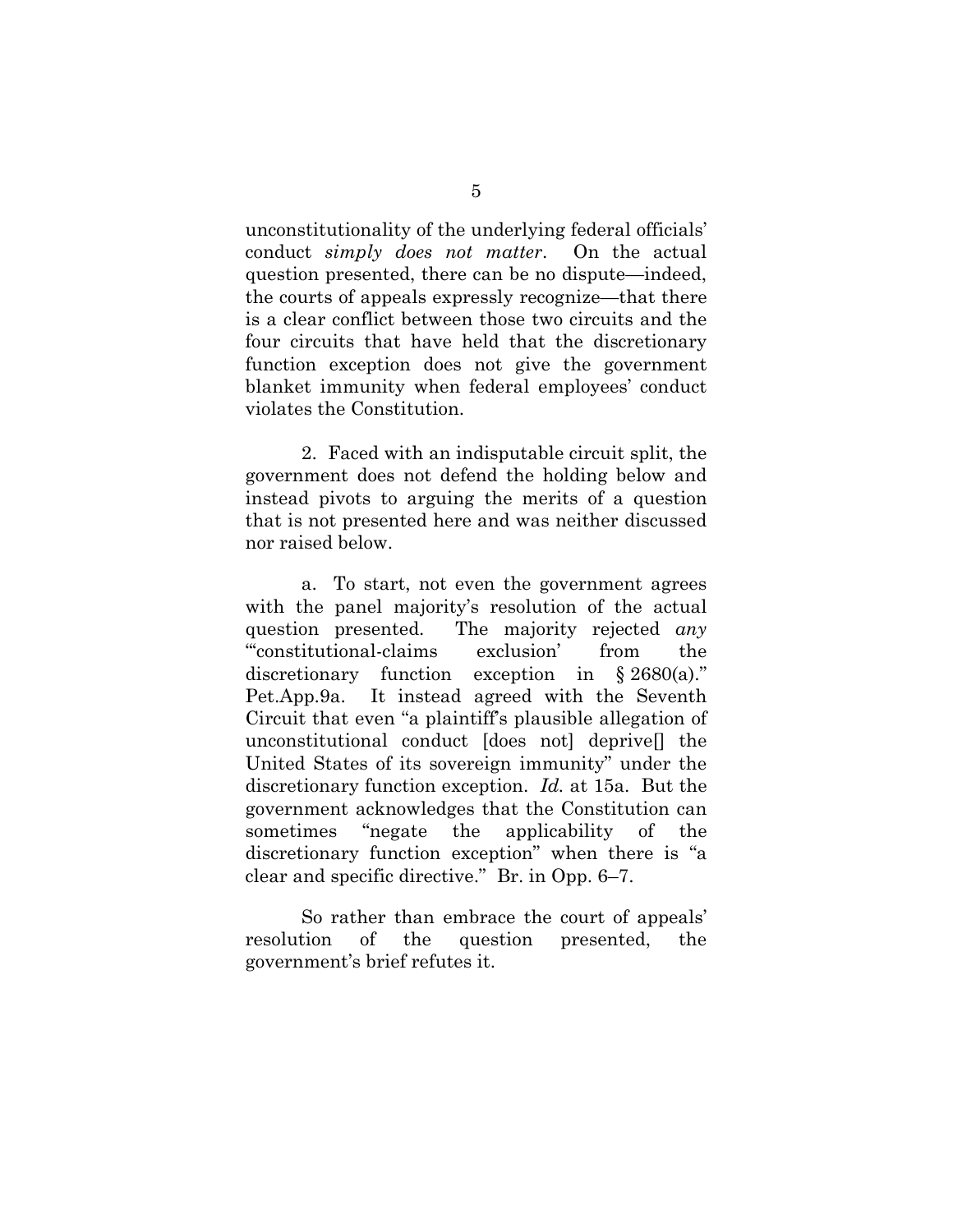b. The government instead pushes to limit the "majority" position adopted by four courts of appeals and Judge Wilson in dissent below. Pet.App.24a (Wilson, J., dissenting). Rather than advocate for "blanket immunity" under the discretionary function exception like the panel majority held below, *id.* at 10a ("Congress left no room for [an] extra-textual 'constitutional-claims exclusion' . . . ."), the government contends that FTCA plaintiffs' allegations of unconstitutional conduct should be assessed by "analogy to the common-law doctrine of official immunity," with its "clearly established" standard, Br. in Opp. 5–7.

<span id="page-9-0"></span>The government's proposed framework does not address the merits of the question presented *whether* a federal official's unconstitutional conduct can *ever* negate application of the discretionary function exception. The circuits are clearly and intractably divided on that question of law. Instead, the government addresses a different question—*how* a court should resolve such a claim. That is a question that the court of appeals did not answer below because it wrongly held that the constitutionality of a federal official's conduct was irrelevant to the FTCA. Cf. *Loumiet*, 828 F.3d at 946 ("[T]he district court on remand might allow [the] FTCA claims to proceed under a narrow standard such as the government suggests. . . . To resolve this appeal, we need go no further than to hold that the district court erred as a matter of law in barring Loumiet's FTCA claims on the ground that, as a general matter, 'even constitutionally defective' exercises of discretion fall within the Act's discretionary-function exception." (quotation and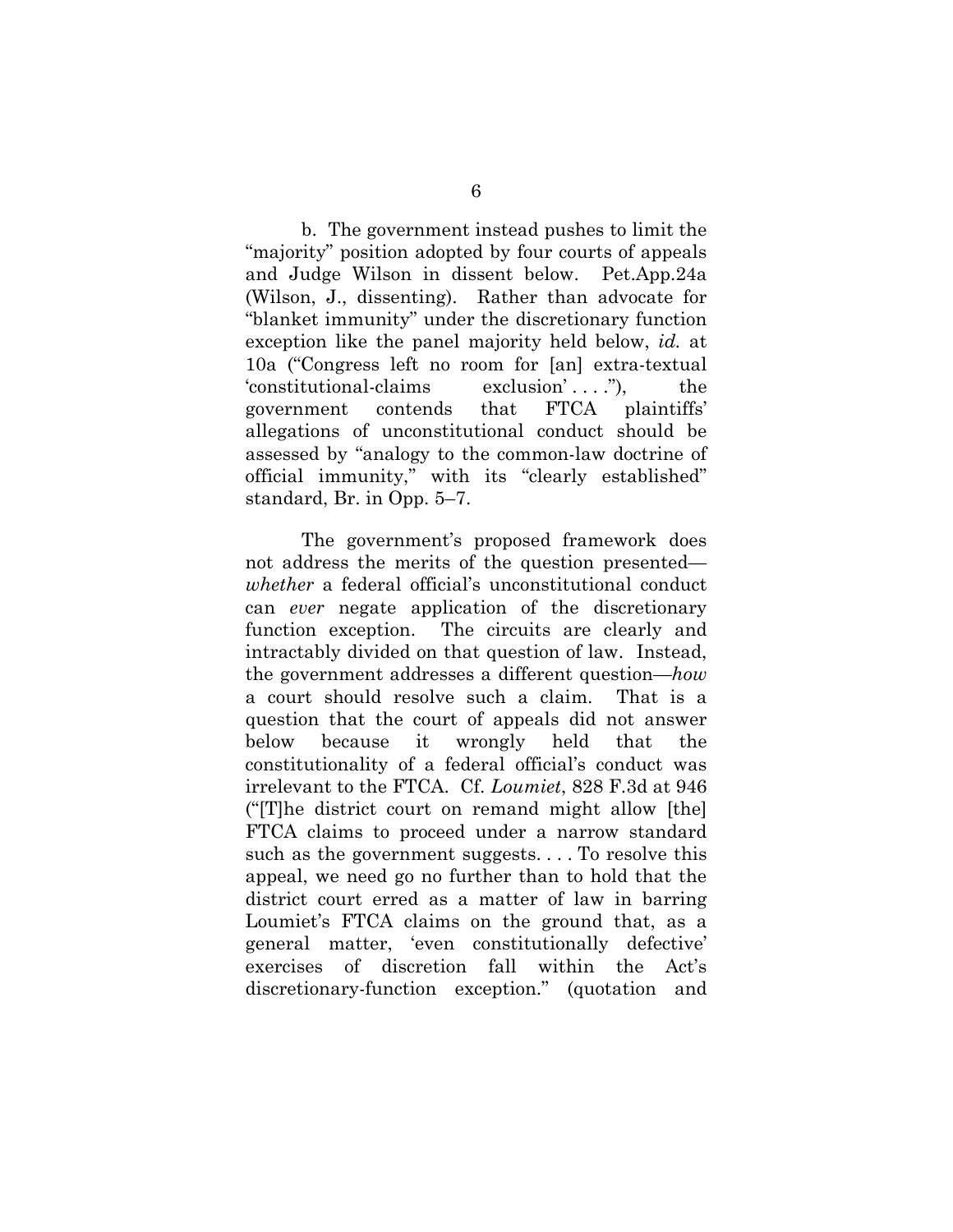footnote omitted)). Indeed, the government did not press this qualified-immunity framework below, the court of appeals did not confront it, and no court of appeals has adopted it.[2](#page-10-3)

The government's attempt to change the question presented shows that this Court's review is urgently needed.

c. Without following the government too far into the merits of its off-point question, even if the government were correct in importing qualified immunity, it seeks to misapply that law here.

This Court long ago established that prison officials violate the Eighth Amendment by acting with deliberate indifference—*i.e.*, "if [they] know]

<span id="page-10-2"></span><span id="page-10-1"></span>If anything can be gleaned from *Bryan*, it is that, in the Third Circuit, at least some constitutional violations could negate the discretionary function exception. That outcome conflicts with the contrary blanket rule that is the subject of the question presented.

<span id="page-10-3"></span><span id="page-10-0"></span><sup>2</sup> *Bryan* v. *United States*, 913 F.3d 356 (3d Cir. 2019), cannot bear the weight the government places on it. To be sure, the court there dismissed the FTCA claim because the federal officials had "not violate[d] clearly established constitutional rights." *Id.* at 364. But the plaintiff there had expressly adopted that standard, so the court had no occasion to decide whether it was proper. *Ibid.* And "[g]uestions which merely lurk in the record, neither brought to the attention of the court nor ruled upon, are not to be considered as having been so decided as to constitute precedents." *Cooper Indus., Inc.* v. *Aviall Servs., Inc.*, 543 U.S. 157, 170 (2004) (quoting *Webster* v. *Fall*, 266 U.S. 507, 511 (1925)).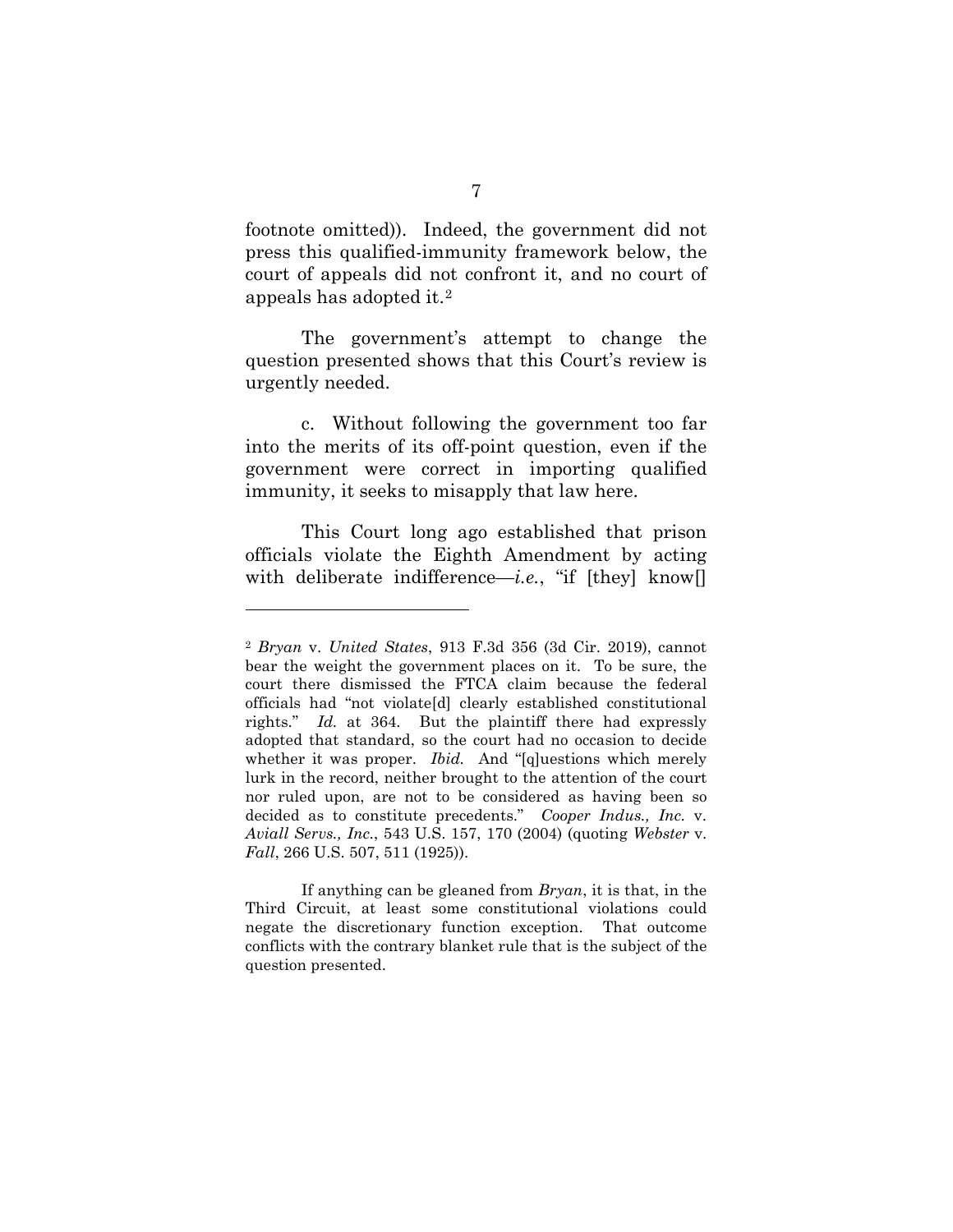<span id="page-11-2"></span><span id="page-11-0"></span>that inmates face a substantial risk of serious harm and disregard[] that risk by failing to take reasonable measures to abate it." *Farmer* v. *Brennan*, 511 U.S. 825, 847 (1994). And the Eleventh Circuit has repeatedly held that a "total failure to investigate—or take any other action to mitigate––the substantial risk of serious harm that [a violent inmate] pose[s] to [another inmate] constitute[s] unconstitutional deliberate indifference." *Bowen* v. *Warden, Baldwin State Prison*, 826 F.3d 1312, 1325 (11th Cir. 2016) (quoting *Caldwell* v. *Warden, FCI Talladega*, 748 F.3d 1090, 1103 (11th Cir. 2014) (denying qualified immunity)). The government ignores these precedents and summarily argues only that petitioner's *pro se*  complaint did "not suffice to show a violation of the Constitution."[3](#page-11-3) Br. in Opp. 11. The government is wrong.

<span id="page-11-1"></span>d. Finally, the government conflates the question presented with an attempt to merge FTCA claims with *Bivens*. See Br. in Opp. 6 (arguing that the FTCA was not enacted "to address constitutional violations"). The relevance of the constitutionality of the officials' conduct is in negating that they were performing a discretionary function. See Pet. 20–21.

<span id="page-11-3"></span><sup>3</sup> The government also misstates the facts of the attack on petitioner. The government alleges that Dodson stabbed petitioner "[e]ight months" after being assigned to his cell. See Br. in Opp. 1. Petitioner alleged that he was attacked on September 3, 2015, less than one month after officials assigned Dodson to share his cell, see Pet.App.35a–36a, an allegation that must be credited on a motion to dismiss.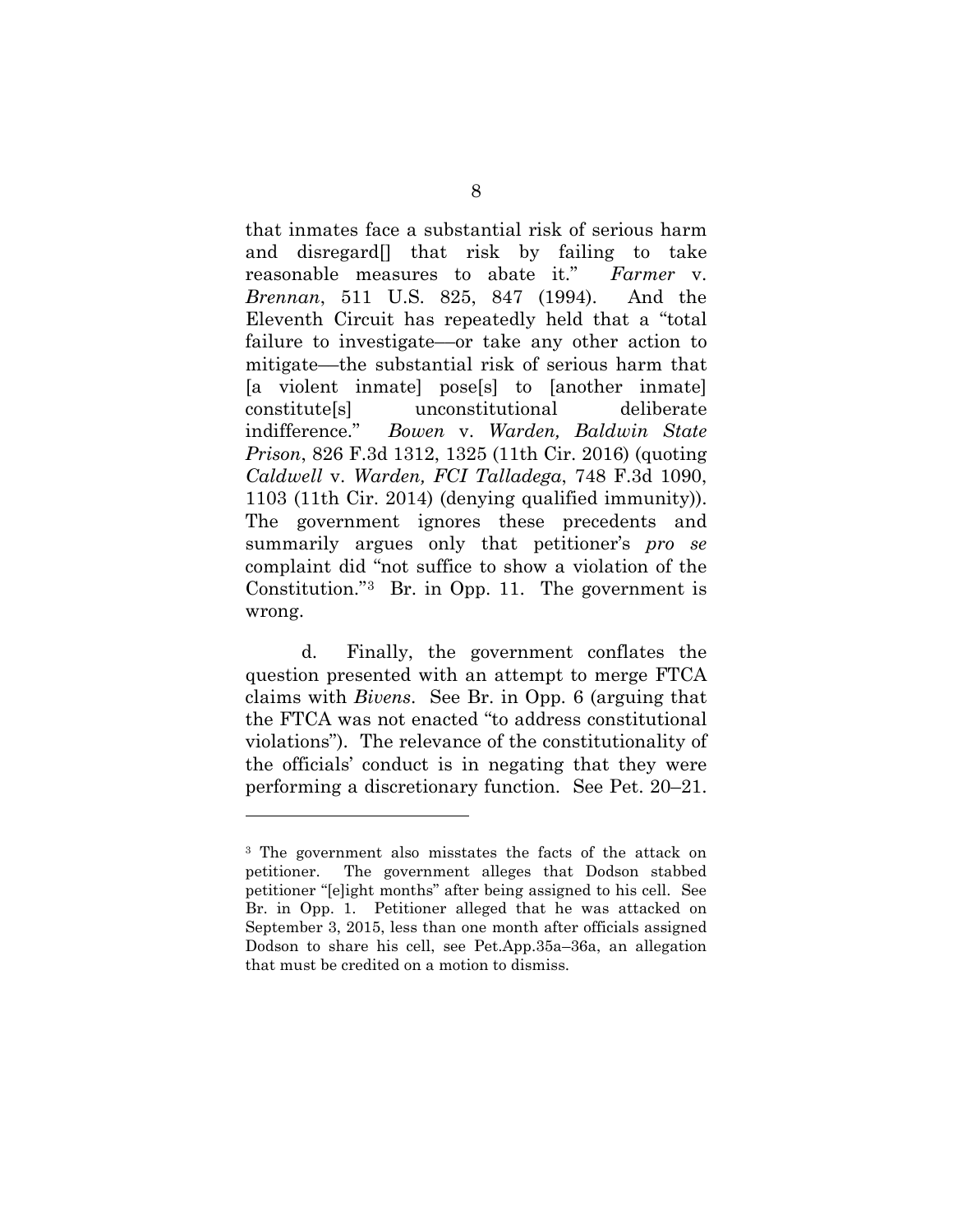Just as an allegation that a government official is not entitled to the exception because he violated a statute does not transform a state tort claim into a statutory one, neither does an allegation that an official violated the Constitution transform a state tort claim into a constitutional one. "[S]tate tort law still governs any liability determination . . . and the only available remedies are those provided by the FTCA." Pet.App.31a (Wilson, J., dissenting).

3. The government has no answer to counter that this case is an ideal vehicle for resolving the question presented and does not meaningfully dispute that this is an important, recurring question arising frequently in the lower courts.

a. The government cites no procedural or prudential obstacles that would frustrate the Court's review, and it does not argue that review is premature.

<span id="page-12-0"></span>Here again, the government simply reverts to the (wrong) merits, that this case would be a "poor vehicle" because petitioner's *pro se* complaint did "not plausibly allege[]" an Eighth Amendment violation. Br. in Opp. 11. But, again, how petitioner's allegations are assessed is irrelevant, both to certiorari and to the merits themselves. And it is an issue that the court of appeals did not decide—the government cannot insulate the Eleventh Circuit's outcome-determinative decision from review by claiming that it should still prevail for a different reason that no court has decided. This Court, after all, is "a court of review, not of first view." *Cutter* v. *Wilkinson*, 544 U.S. 709, 718 n.7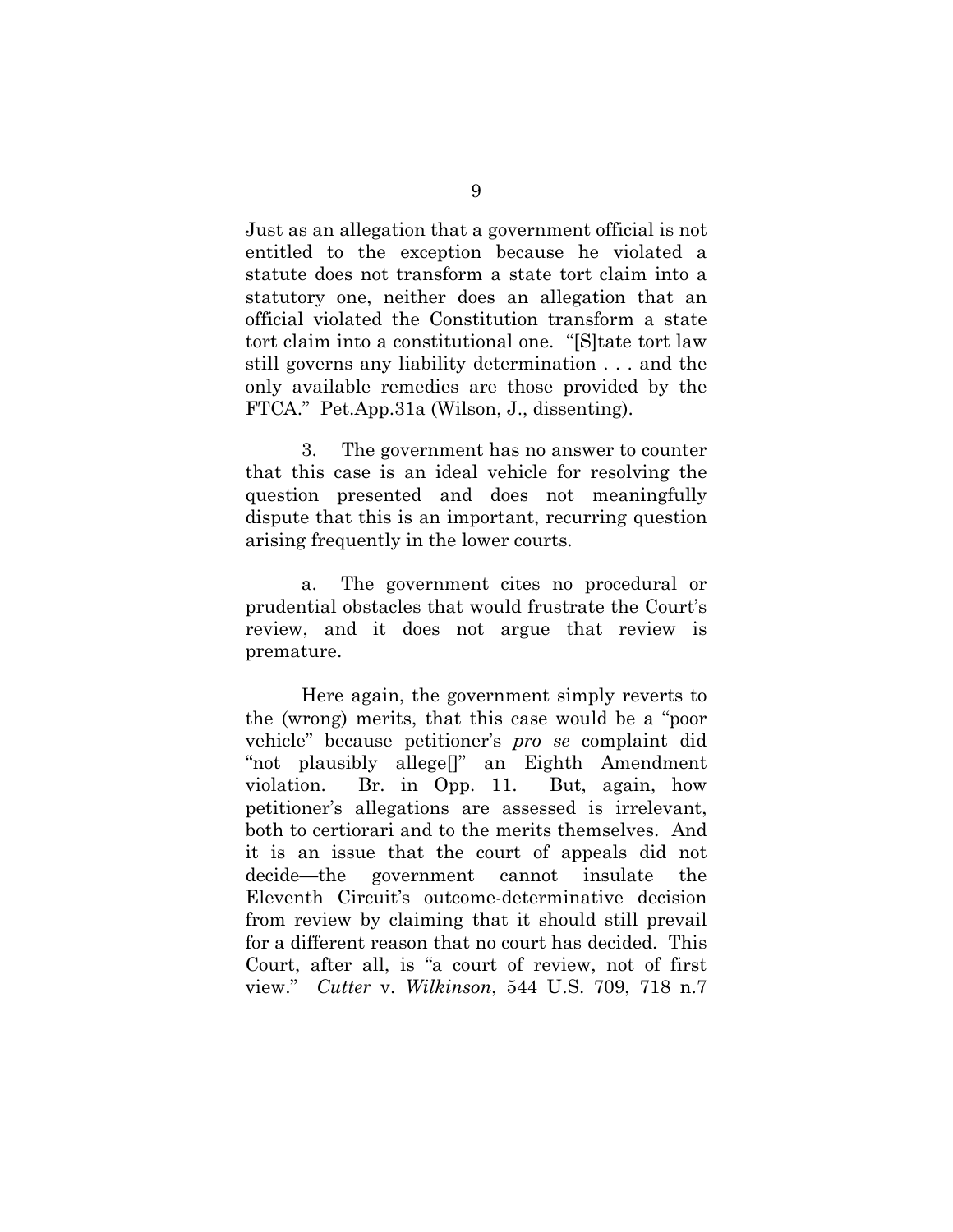(2005). Instead, if this Court were to hold that the FTCA's discretionary function exception does not categorically bar tort claims when a federal employee violates the Constitution, it would remand for the lower courts to consider petitioner's complaint under the proper legal standard. Cf. Pet.App.33a (Wilson, J., dissenting) ("I would vacate the district court's dismissal . . . and remand the case to the district court to decide in the first instance whether Shivers plausibly alleged an Eighth Amendment violation, thereby rendering the discretionary function exception inapplicable to his FTCA claim."). Far from creating a vehicle problem, that is this Court's routine practice. See, *e.g.*, *Manuel* v. *City of Joliet*, 137 S. Ct. 911, 922 (2017) (remanding for the lower court to decide an issue that it "never confronted" based on its "wrong[]" application of a legal standard).[4](#page-13-4)

<span id="page-13-3"></span><span id="page-13-2"></span><span id="page-13-0"></span>b. The government contends that review is unwarranted because this Court has denied petitions "raising similar issues." Br. in Opp. 5 (citing *Linder*  v. *United States*, 141 S. Ct. 159 (2020) (No. 19-1082); *Campos* v. *United States*, 139 S. Ct. 1317 (2019) (No. 18-234); *Castro* v. *United States*, 562 U.S. 1168

<span id="page-13-4"></span><span id="page-13-1"></span><sup>4</sup> The government also alludes to its earlier argument that Shivers's *pro se* district court briefing did not adequately raise this issue. But as the government concedes, Br. in Opp. 3, the Eleventh Circuit rejected that forfeiture argument. All agree that the question whether the discretionary function exception categorically immunizes the United States from state-law tort liability when its employees violate the Constitution was pressed and passed upon below.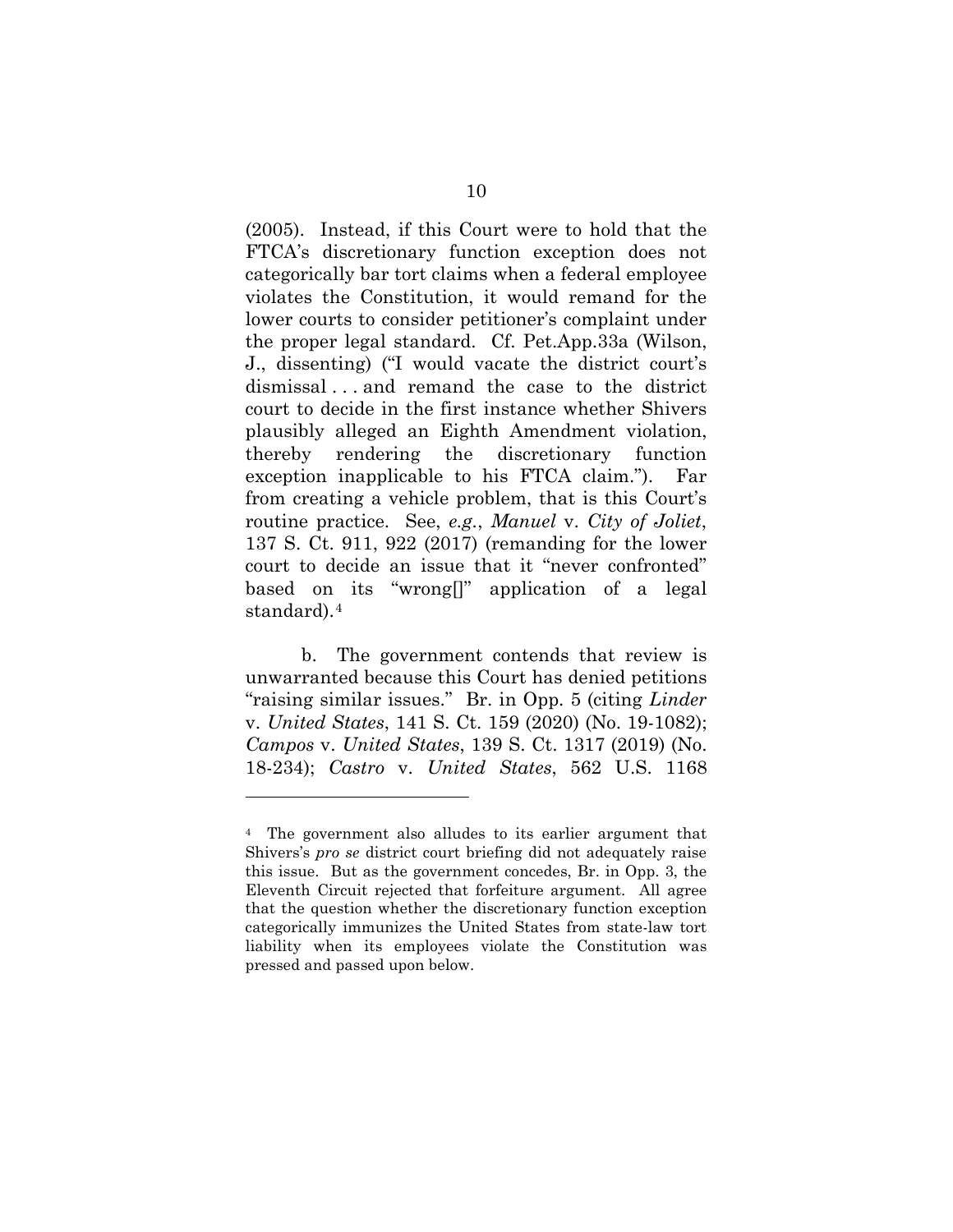<span id="page-14-1"></span>(2011) (No. 10-309); *Welch* v. *United States*, 546 U.S. 1214 (2006) (No. 05-529)). The government is wrong.

To start, only *Linder* even involved the question presented here. But since this Court denied review in *Linder*, the circuit conflict has only become more entrenched. That conflict cannot be resolved absent this Court's intervention, and this case is a far superior vehicle to resolve it than was *Linder*. See Pet. 24–26.

<span id="page-14-6"></span><span id="page-14-5"></span><span id="page-14-4"></span><span id="page-14-3"></span><span id="page-14-2"></span><span id="page-14-0"></span>The government's reliance on *Campos*, *Welch*, and *Castro* is misplaced. *Campos* and *Welch* both involved the interplay between the FTCA's law enforcement proviso, 28 U.S.C. 2680(h), and the discretionary function exception. See Pet. for Writ of Cert., *Campos* v. *United States*, 2018 WL 4063282, at \*i (2018) (No. 18-234); Pet. for Writ of Cert., *Welch* v. *United States*, 2005 WL 2777348, at \*i (2005) (No. 05-529). And in *Castro*, the government took *the opposite position* from its current argument. There, the petitioner framed one of the questions as whether "the discretionary function exception . . . appl[ies] to acts by federal employees that exceed the scope of their statutory or constitutional authority," Pet. for Writ of Cert., *Castro* v. *United States*, 2010 WL 3442087, at \*i (2010) (No. 10-309), but the government argued that the decision below "addresse[d] neither of the questions presented in the petition . . . and neither was properly preserved below," Br. in Opp., *Castro* v. *United States*, 2010 WL 4959714, at \*9–10 (2010) (No. 10-309); see generally *Castro* v. *United States*, 608 F.3d 266 (5th Cir. 2010).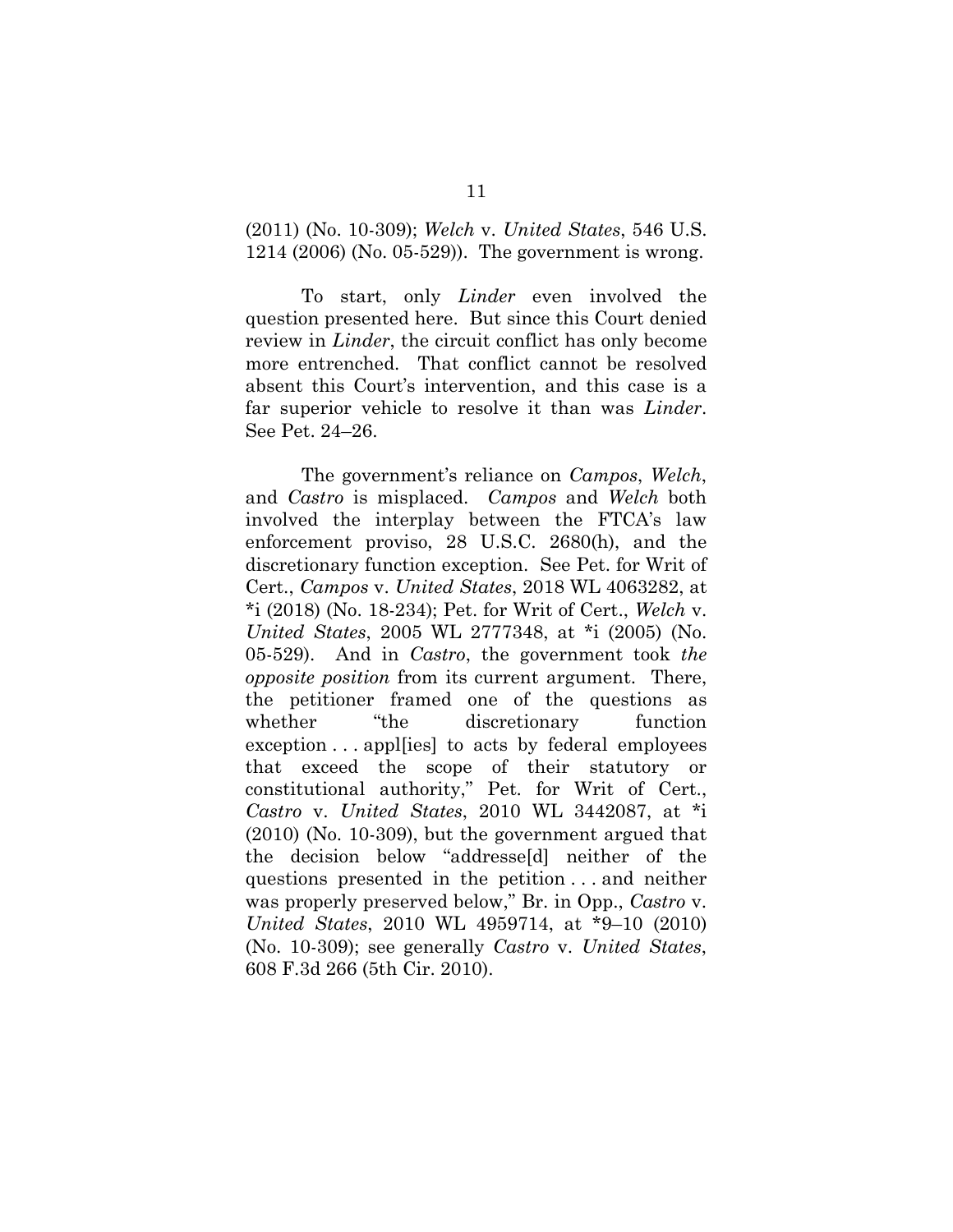c. The question presented is important. No one disputes that it would affect numerous constitutional rights, and the government cannot distinguish the materially identical provisions in other statutory schemes simply by pointing to the statutes' irrelevant idiosyncrasies.

<span id="page-15-2"></span>The government says that review would not inform application of the Foreign Sovereign Immunities Act of 1976, 28 U.S.C. 1602 *et seq.*, "because the United States Constitution does not bind foreign sovereigns." Br. in Opp. 10. But the D.C. Circuit, in view of that fact, recently analogized the two statutes because its holding in "*Loumiet* supports the proposition that the discretionary function exception does not apply if an employee acts without a delegation of initial authority." *Usoyan* v. *Republic of Turkey*, 6 F.4th 31, 45 (2021). Likewise, courts routinely liken the FTCA's discretionary function exception to similar provisions in the Stafford Act and other statutes. See Pet. 28–30. And the government offers no response on the Public Vessels Act and Suits in Admiralty Act. *Id.* at 29–30.

<span id="page-15-1"></span><span id="page-15-0"></span>d. Finally, the question presented is likely to recur—indeed, it continues to arise in the lower courts. For example, in *Bulger* v. *Hurwitz*, the plaintiff brought FTCA claims against the United States (and constitutional claims against individual defendants) on behalf of his uncle's estate, after his uncle was murdered in prison. No. 3:20-CV-206, 2022 WL 340594, at \*1–2, \*9 (N.D. W. Va. Jan. 12, 2022). Although the district court did not reach the question presented here, in the underlying briefing, the plaintiff contended that the discretionary